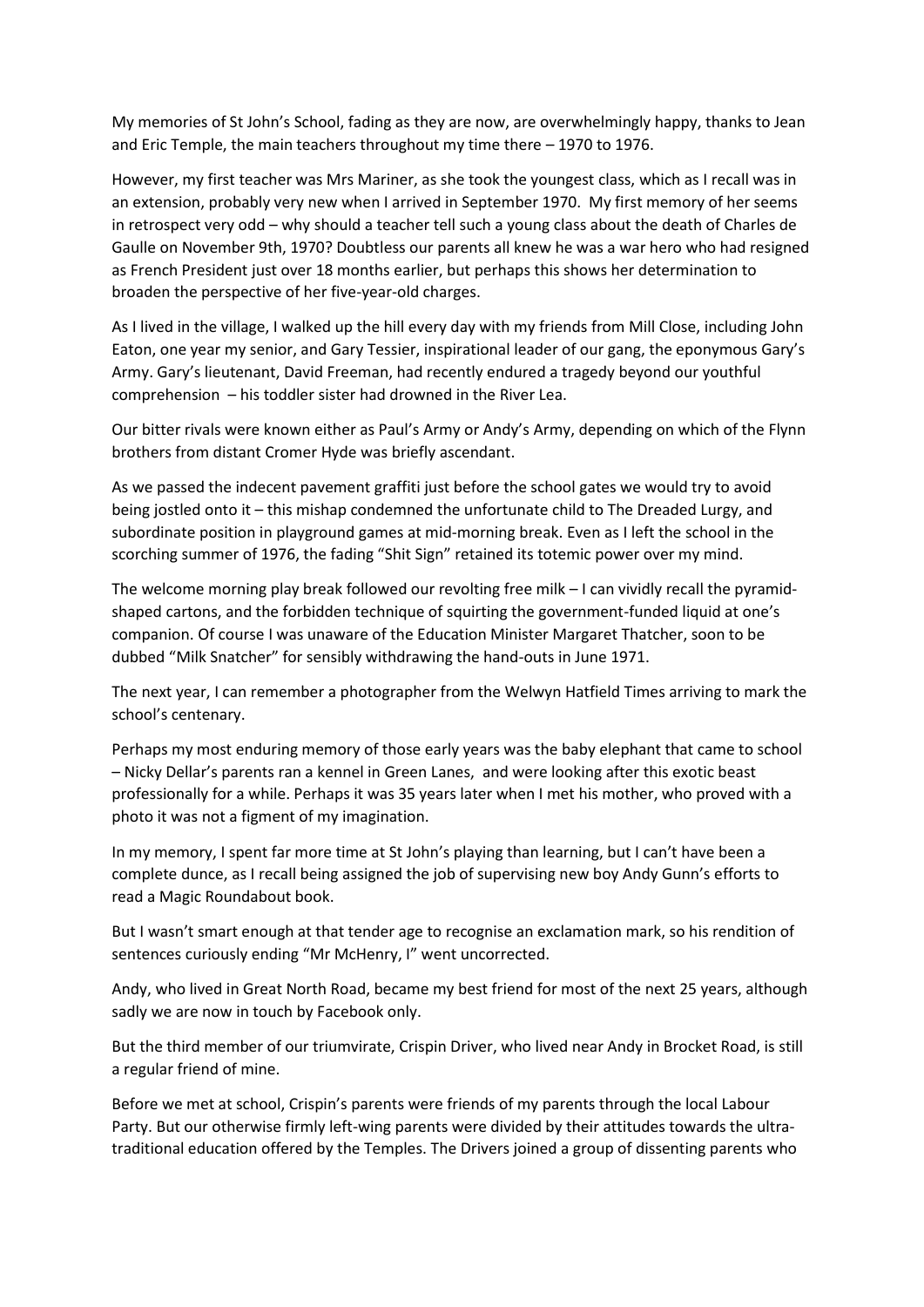urged more modern techniques and subjects on the school, ultimately withdrawing Crispin to Applecroft, thought more progressive and up-to-date.

I recall very well the St John's assemblies, when we youngsters would troop into the hall and take our place in front of the middle and top classes, supervised by Jean and Eric Temple respectively.

They were both very keen on music, and Mr Temple would play a classical gramophone disc as we marched in and proceed to discuss it in the assembly. To this day, Dvorak's New World Symphony, Smetana's Vltava, and Sorcerer's Apprentice by Paul Dukas recall St John's for me instantly.

He trained us rigorously for the annual concerts – I had a strong singing voice, but a last minute cold stopped me performing one well-practised solo in front of assembled parents. We were also encouraged to learn the recorder, and I recall those lessons, like French, were given in the old canteen building, adjoining the road.

The Temples were also very interested in wildlife, and encouraged my burgeoning fascination with birds.

The assemblies also featured ritual presentation of awards such as swimming certificates earned at our Hatfield Swimming Pool lessons. Very occasionally Mr Temple would make some reference in assembly to current affairs – in April 1975, he told us we should be pleased that a terrible war was over in Vietnam.

Some years before this I can remember when the old canteen was abandoned, and we started to take meals in the main hall. As lunch gave way to a precious a break before afternoon lessons, there was an eager rush to grab the most prestigious of the collection of old tyres kept in a shed behind the old canteen – invaluable for playing with in the old orchard.

Alternatively, we played on the "apps", metal climbing frames with nothing whatsoever to shield us from a potentially very serious fall onto hard Tarmac. There wasn't a great deal of organised sport, but I can remember football, rounders, and the summer sports days, including egg-and-spoon and three-legged races. Very occasionally, we would host a football match against another primary school, but such a small school as St John's was certain to get roundly trounced.

Like all schoolkids, we pretended to hate the food served in both the old canteen and later the hall, but in reality it was both tasty and nourishing.

Mrs Temple was stricter than her husband, but I can't recall ever getting a serious telling-off or other sanction – at secondary school, we soon learnt that in these years at other primary schools, canes were still in occasional use.

Mr Temple unfortunately suffered from deteriorating health, and by the time I was in his class he was frequently forced to take time off. I can remember supply teachers Miss McKenzie, who taught us about her native Scotland, and Mr Cave. Mr Cave rigorously drummed our times tables into us until every member of the class could recite every sum from "Nought times nought is nought" to "Twelve times twelve is one hundred and forty-four."

I don't think the school ever contained more than 50 pupils in my day – when I left in June 1976, there were just four or possibly five in the top year group. Andy, Sylvia Bates and I went to Stanborough School, where I renewed my friendship with Crispin. But I reluctantly lost touch with Krael O'Dowd, who went to Sir Frederic Osborne School, now renamed the Ridgeway Academy.